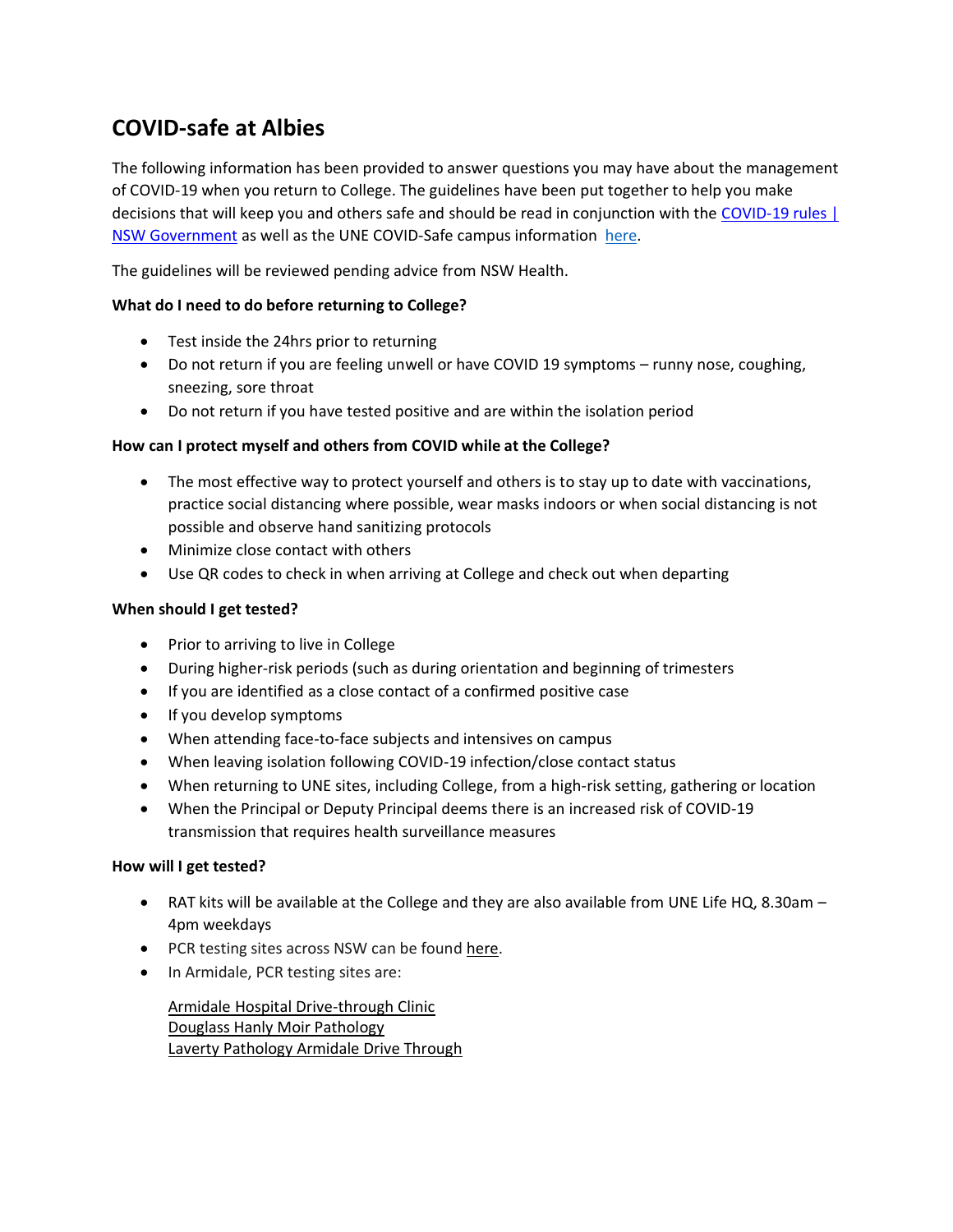## **What do I do if I return a positive Test?**

- Notify the College so we can support you and notify close contacts
- You must register your test result with Services NSW to understand your risk and access support from NSW Health
- Isolate and follow the NSW Health advice for testing positive
- You may choose to travel home if you can do so safely
- Otherwise, you are able to isolate in your room at College

## **How long is the isolation period?**

- You will need to isolate for 7 days from the date of your test if you are a confirmed positive case
- You can leave isolation after 7 days if you have no symptoms
- If you still have symptoms after 7 days, you must isolate until you have been symptom free for two days

## **What will isolation in college involve?**

- Confirmed positive and close contacts who do not choose to travel home will isolate in their own rooms
- You will be provided with supplies to undertake your own room cleaning
- You will use designated bathroom facilities used exclusively by students who are isolating
- Meals will either be delivered or collected from a designated area
- You will be able to leave your room to access medical care in an emergency or to exercise outside (not in the company of others)
- You must wear a mask at any time you need to leave your room. It may be removed during exercise.
- College staff will conduct daily welfare checks via phone

## **What do I do If I return a negative Test?**

- If you are a household/close contact of someone with COVID then you must continue to isolate for 7 days
- You must follow the **[advice for people exposed to COVID-19 to determine your risk.](https://www.nsw.gov.au/covid-19/management/people-exposed-to-covid)**
- To determine if you had a high risk exposure use the **[Information for people exposed to](https://www.nsw.gov.au/covid-19/management/people-exposed-to-covid)  [COVID-19](https://www.nsw.gov.au/covid-19/management/people-exposed-to-covid)** and follow the relevant isolation advice
- If you have symptoms, take another rapid antigen test in 24 hours or have a PCR test. If your second test is positive you are considered a confirmed case. If the second test is negative, you should isolate until your symptoms have gone.

## **If someone on my floor is a confirmed positive case do I need to isolate?**

- You will need to isolate if you were a close contact ie have spent 4hrs in close proximity with a person who is a confirmed positive case
- During isolation, 7 days, you will need to monitor for symptoms and test